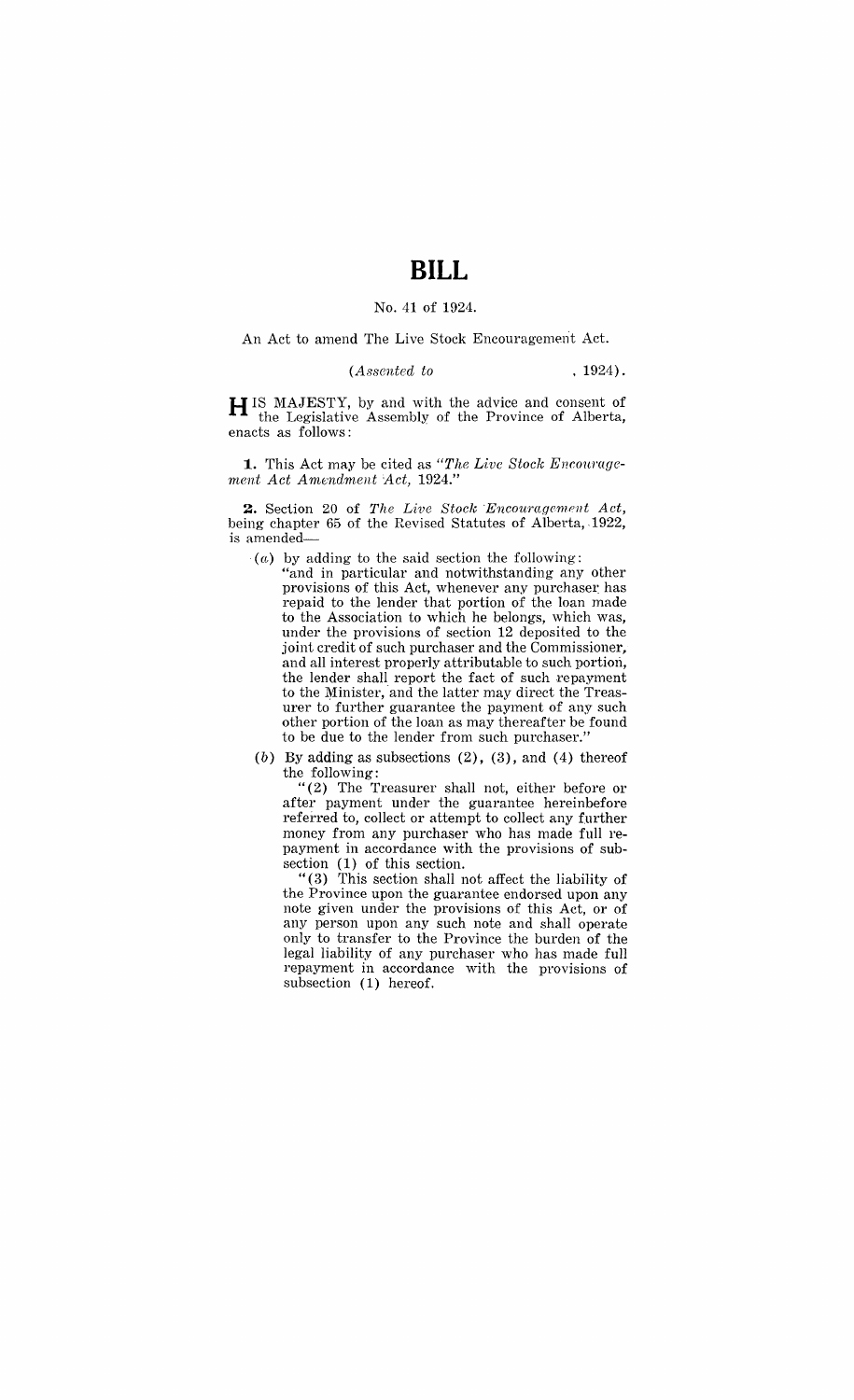"( 4) The Lieutenant Governor in Council may make arrangements for supplying the money required to fulfill the said guarantee and to advance the sums necessary for such purpose out of the "general revenue fund of the Province."

**3.** This Act shall come into force on the day it is assented to.